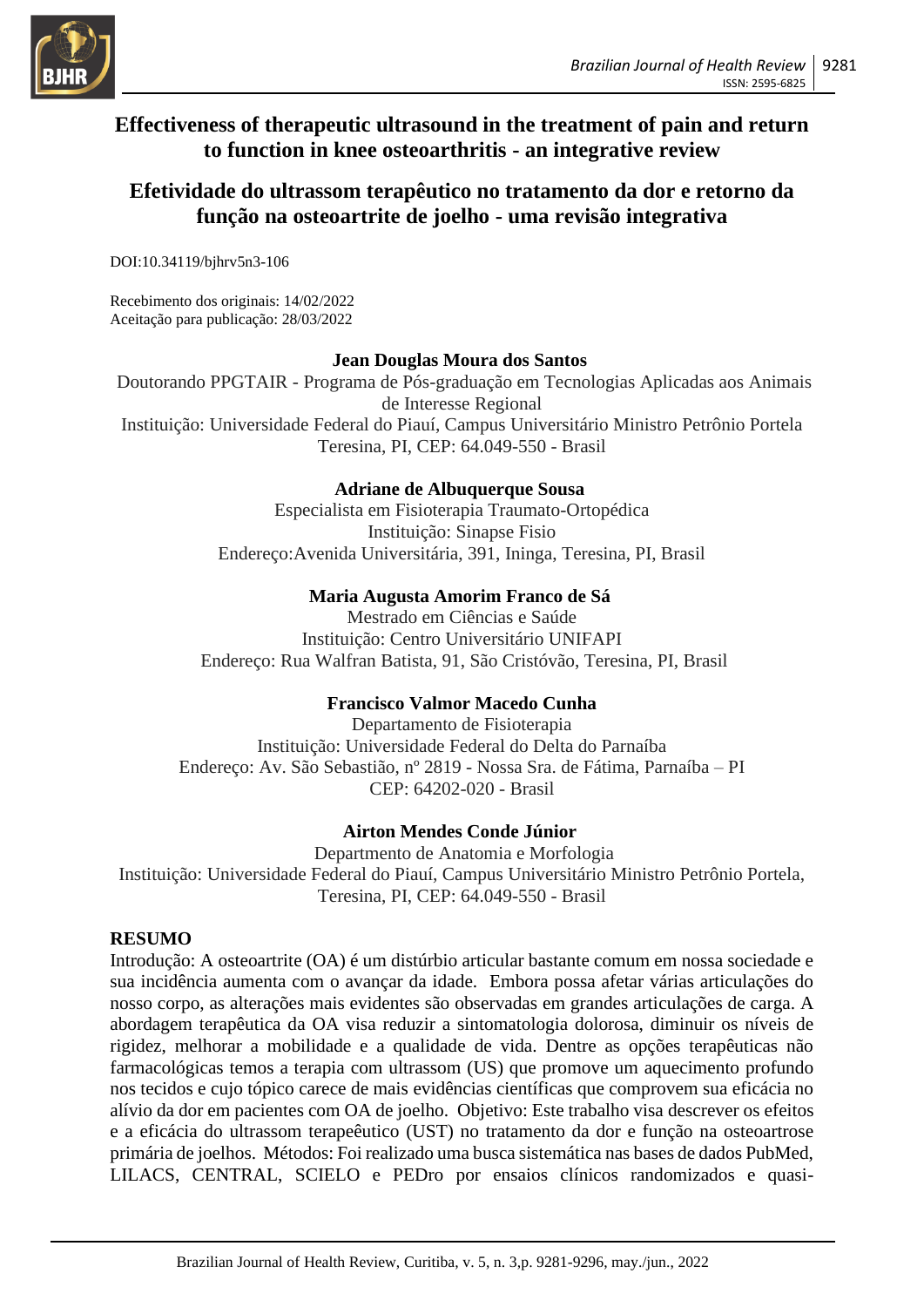

randomizados, publicados nos últimos 10 anos. As palavras-chave utilizadas foram Ultrassom, Terapia por Ultrassom, Dor, Joelho, Articulação do Joelho, Osteoartrite do Joelho. Resultados: Seis estudos, que avaliaram ao todo 561 paciente foram selecionados. Alguns estudos demonstraram que não houve diferença significativa entre os grupos US contínuo e US pulsado no alívio da dor e melhora da função. O US quando usado como coadjuvante terapêutico resultou em melhora da dor. Conclusão: Os trabalhos selecionados sugerem que aplicações de US combinado principalmente com exercícios são eficazes no alivio de dor e melhora da funcionalidade de pacientes com osteoartrite de joelho.

**Palavras-chave**: ultrassom, joelho, reabilitação, osteartrite do joelho .

### **ABSTRACT**

Introduction: Osteoarthritis (OA) is a very common joint disorder in our society and its incidence increases with advancing age. Although it can affect several joints in our body, the most obvious changes are seen in large load joints. The therapeutic approach to OA aims to reduce painful symptoms, decrease stiffness levels, improve mobility and quality of life. Among the non-pharmacological therapeutic options we have ultrasound therapy (US) that promotes deep heating in the tissues and that little evidence shows that it is capable of reducing pain in patients with knee OA. Aim: This paper aims to describe the effects and efficacy of UST in the treatment of pain and function in primary knee osteoarthritis. Methods: A systematic search was performed in the PubMed, LILACS, CENTRAL, SCIELO and PEDro databases for randomized and quasi-randomized clinical trials, published in the last 10 years. The keywords used were 'Ultrasound', 'Ultrasound Therapy', 'Pain', 'Knee', 'Knee Joint', 'Knee Osteoarthritis'. Results: Six studies, including 561 patients, were selected. Some studies have shown that there was no significant difference between the continuous and pulsed US groups in pain relief and function improvement. The US when used as a therapeutic adjuvant showed good results. Conclusion: Selected studies suggest that US applications combined mainly with exercise are effective in relieving pain and improving the functionality of patients with knee osteoarthritis.

**Keywords**: ultrasound, knee, rehabilitation, knee ostearthritis.

### **1 INTRODUCTION**

Osteoarthritis (OA) is a degenerative condition of the cartilaginous tissue that mostly affects large load joints such as the knees, hips and shoulders (1). Affected patients usually experience significant pain, functional deficits in activities of daily living, leading to a loss of productivity and worsening quality of life (2–4).

The OA is characterized by focal areas of loss of articular cartilage in synovial joints, accompanied by bone changes at the subchondral level, formation of osteophytes in the joint margins, thickening of the joint capsule and mild synovitis (5).

The main objectives of osteoarthritis treatment are to return the patient to the desired level of activity and participation and to prevent chronic complaints and recurrences. The fact that there are many types of treatment for osteoarthritis leads us to believe that no single approach has been able to demonstrate its superiority. The evidence shows that the effectiveness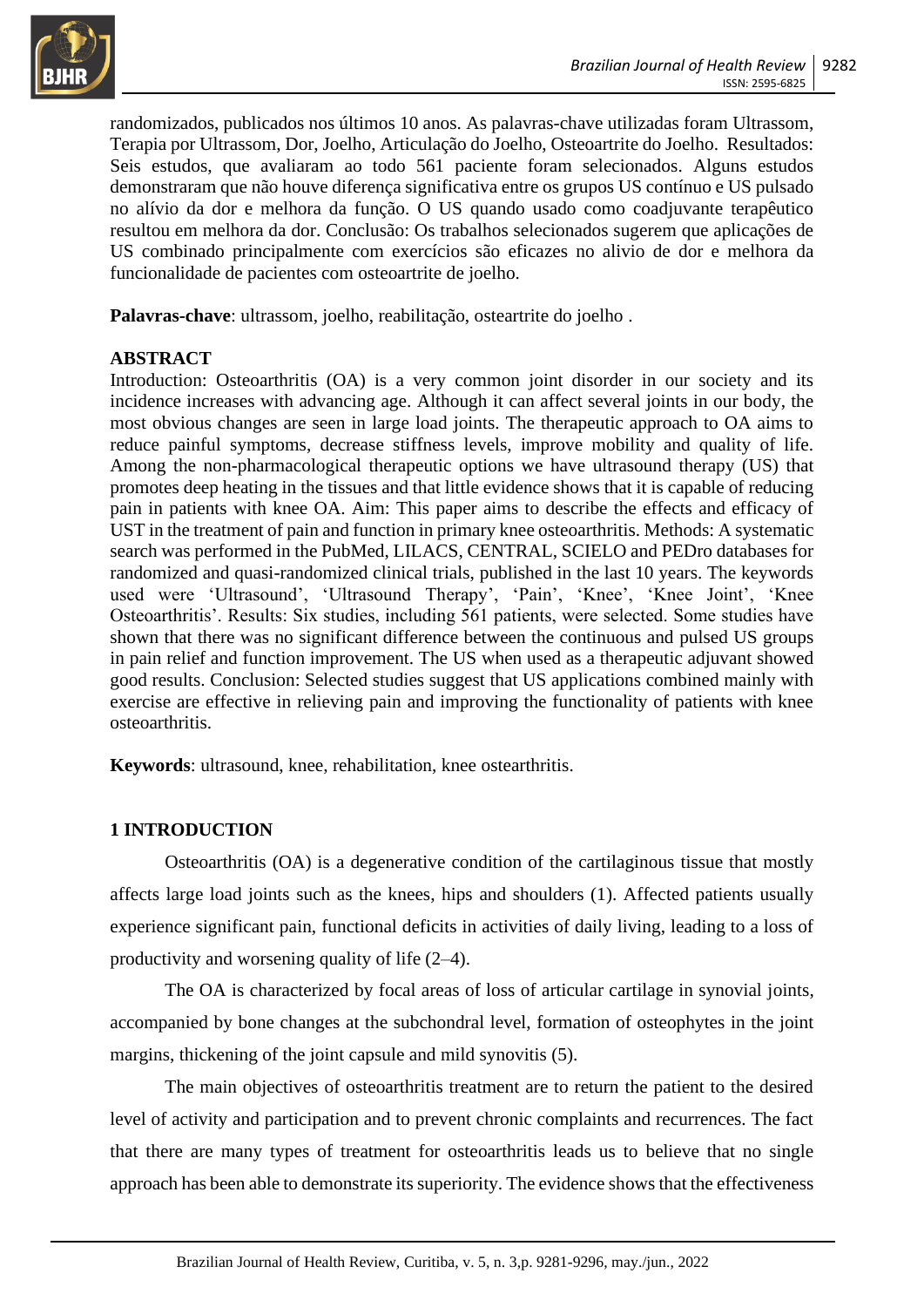

of some interventions is supported for pain control (for example, exercises) (6–10). Inseri mais uma referencia que é inclusive da Clinics. Os corpos editoriais veem com bons olhos citações da própria revista.

Although many conservative treatment modalities are available for the management of mild to moderate OA, therapeutic ultrasound (UST) is one of many modalities commonly used for musculoskeletal disorders by health professionals, such as physical therapists, osteopaths, chiropractors and sports therapists and can be used as part of a general rehabilitation program  $(11-13)$ .

Therapeutic ultrasound consists of high frequency sound vibrations that can be pulsed or continuous (14). Pulsed ultrasound (USP) produces non-thermal effects and is generally recommended for acute pain and inflammation while continuous ultrasound (USC) generates thermal effects and is recommended in chronic phases of inflammation (15,16). Ultrasonic sound waves penetrate deep into the tissue, enough to increase collagen elasticity, a fact that can be useful in the early stages of a flexibility program (17).

A complementary technique in the use of ultrasound (US) is called sonophoresis, it uses ultrasound as a physical intensifier for the systemic delivery of drugs, and some studies have shown to effectively deliver various types of drugs, regardless of their electrical characteristics (18,19).

However, the effectiveness of ultrasound for musculoskeletal problems remains controversial. Previous systematic reviews of the effects of ultrasound therapy for different musculoskeletal disorders have found that there are few studies and some controversial on this topic and that there is a lack of evidence on its usefulness in the treatment of degenerative rheumatic disorders and myofascial pain (5,13,20).

The literature on comparing different modes of US therapy in the knee with OA and placebo-controlled trials is scarce. The aim of this review was to examine and compare the effects and efficacy of UST in the treatment of pain and function in primary knee osteoarthrosis.

#### **2 METHODS**

Only randomized controlled trials (RCTs) published in any language, that evaluated the use of TUS as a treatment in people with knee OA for inclusion in this systematic review were considered. We only included studies with more than one day's follow-up.

Studies that recruited and analyzed adult patients with clinically and/or radiologically confirmed primary osteoarthritis were included. We excluded studies of postoperative patients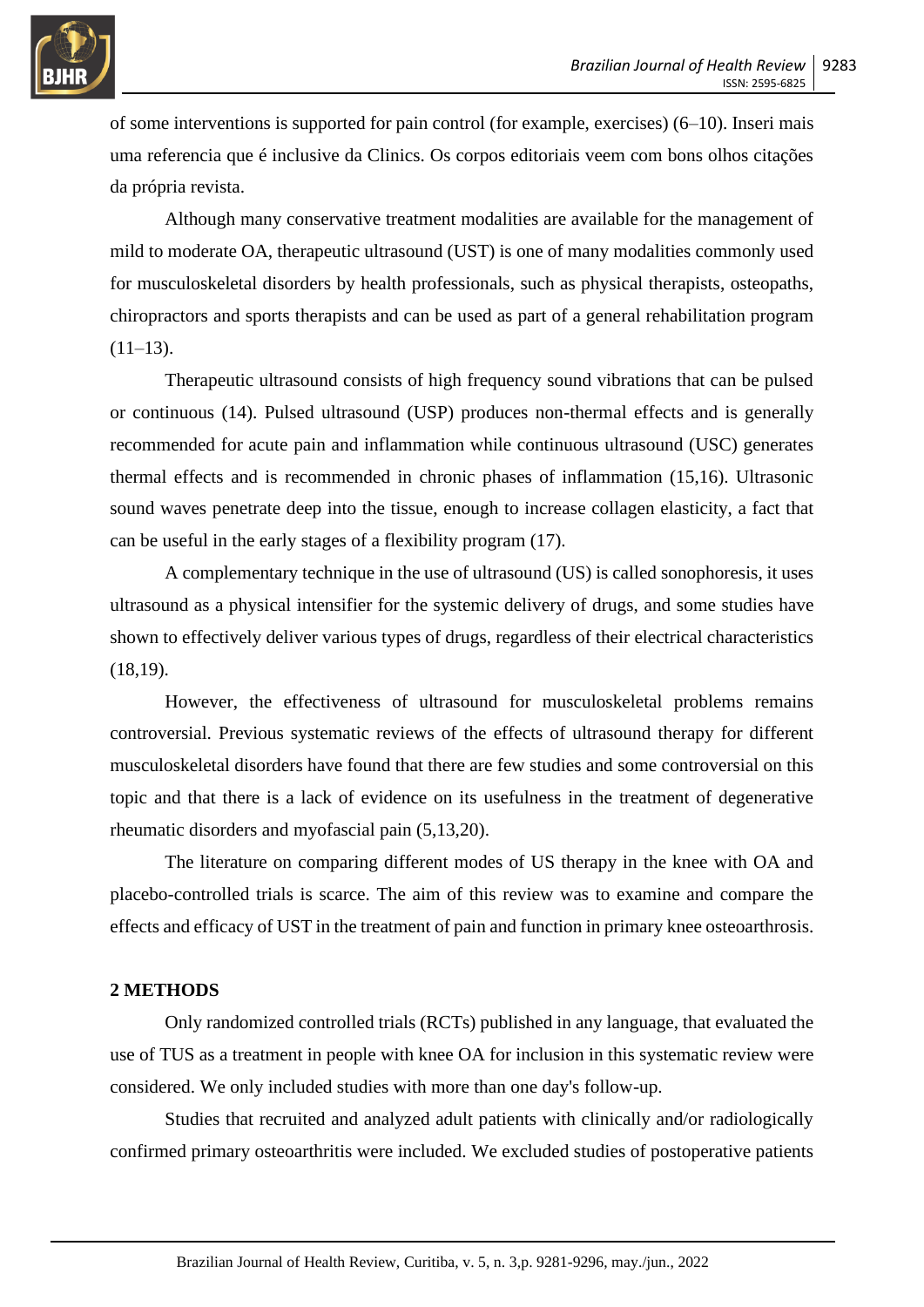

and individuals in which a specific cause for osteoarthritic condition was determined (eg, fracture, malignancy).

We included all RCTs that used any type of continuous or pulsed therapeutic ultrasound, studies comparing ultrasound (alone or in combination with exercise) with placebo or other interventions for OA. We excluded studies with sonophoresis with other therapeutic modalities; those in which the ultrasound was part of a treatment package and it was not possible to determine the effectiveness of the ultrasound alone; for example, we did not include a study that compared aerobic exercises + exercises at home with warm compress + ultrasound + TENS (transcutaneous electrical nerve stimulation), but we did include a study comparing an ultrasound exercise program to the same non-ultrasound exercise program.

The main results were pain and function, as currently recommended for osteoarthritis trials (21,22). In the selection of studies, there was a restriction on the year of publication for the last 10 years and there was no restriction on the language.

We searched CENTRAL's electronic databases through the Cochrane Library (http://mrw.interscience.wiley.com/cochrane/), MEDLINE and LILACS through the BVS platform (https://bvsalud.org/), SCIELO through EBSCOhost (http://eds.b.ebscohost.com) and evidence database in physiotherapy (PEDro).

To search for evidence, the subject descriptors in the DECs - Health Sciences Descriptors were used, which are: 'Ultrasound', 'Ultrasound Therapy', 'Pain', 'Knee', 'Knee Joint', 'Knee Osteoarthritis' in portuguese, english and spanish combined with the Boolean operators OR and AND (Appendix 1) and to elaborate the search strategy P.I.C.O (Problem - Intervention - Control - Outcome).

At the end of the searches in each database, the identified articles whose titles and/or abstracts contained indications that they were consistent with the objective of the present study were pre-selected and obtained in full. Then, such articles were evaluated in order to select those that fit the inclusion criteria established for this review.

#### **3 RESULTS**

Of the 4428 articles initially identified through the researched databases, 670 were removed for careful evaluation, 652 of which were excluded by the analysis of abstracts. Eighteen full texts were evaluated for eligibility, of which 07 were excluded for not meeting the inclusion criteria (Figure 01). A total of ten studies from different countries were included, with four randomized controlled trials, two quasi-randomized controlled trials and four studies not reporting the randomization method.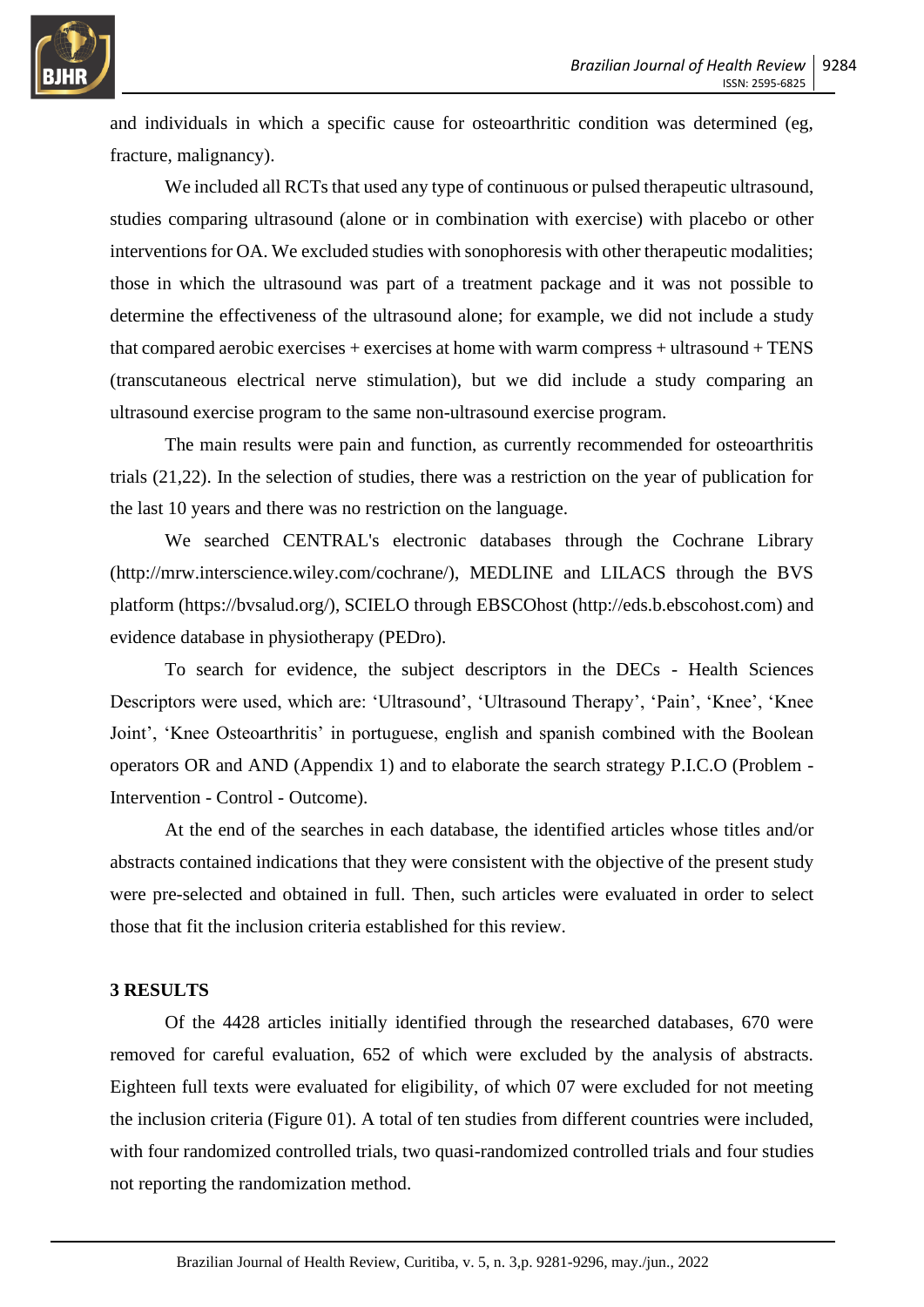

The studies investigated 561 patients of these, 538 received effective ultrasonic therapy (non-placebo) in isolation or adjuvant to other therapeutic resources (exercise, low-power laser, neuromuscular electrostimulation)



Figure 01**-** Search and selection of studies for systematic review according to PRISMA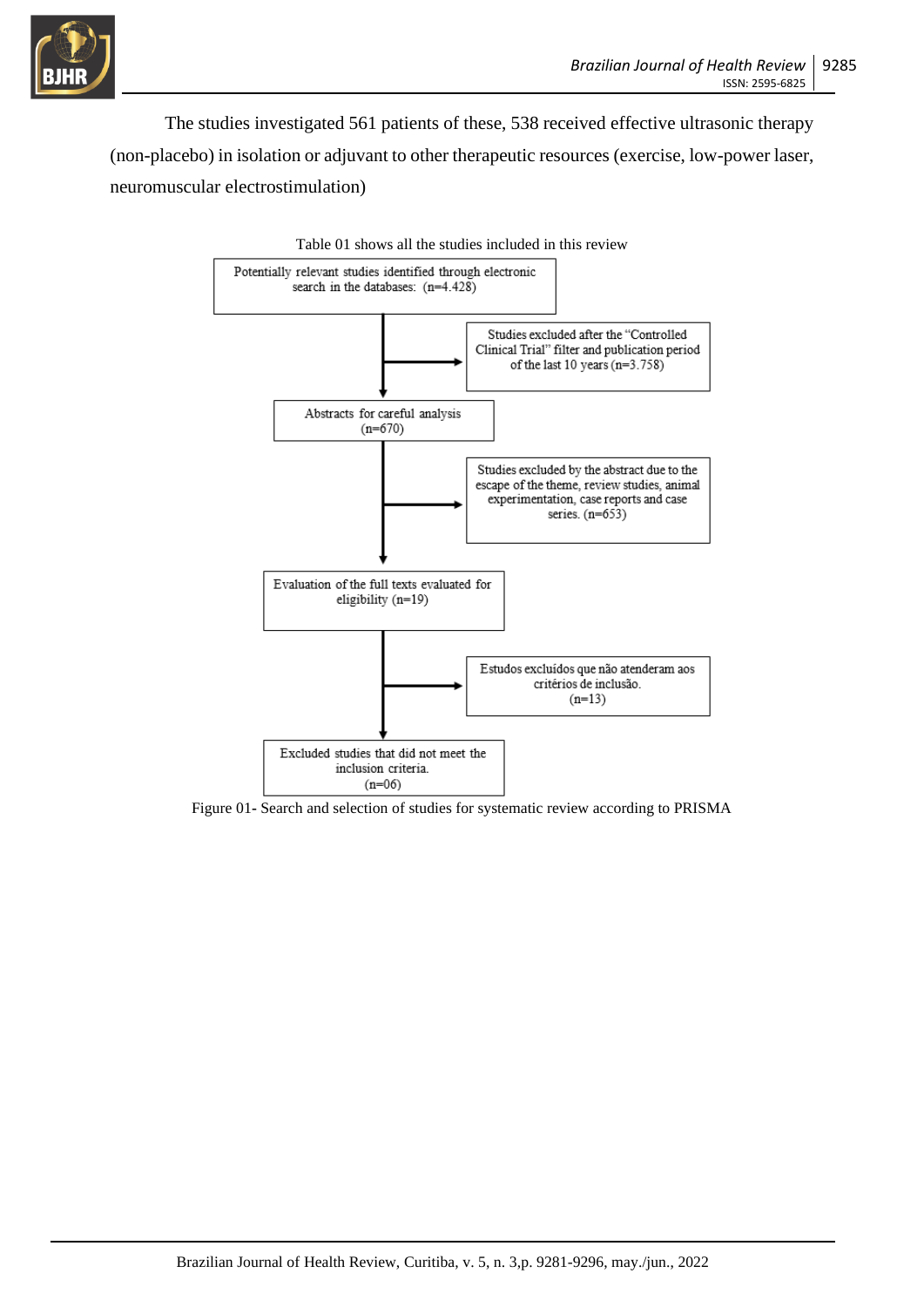

#### Table 01 – Summary of the studies included in this review.

| <b>AUTHOR</b><br>(YEAR)<br><b>COUNTRY</b>                          | <b>OBJECTIVE</b>                                                                                                                                                                | <b>SAMPLE</b><br><b>INTERVENTION</b>                                                                                                                                                           | <b>VARIABLES</b>                                                                                 | <b>OUTCOMES</b>                                                                                                                                                                                                                                                     |
|--------------------------------------------------------------------|---------------------------------------------------------------------------------------------------------------------------------------------------------------------------------|------------------------------------------------------------------------------------------------------------------------------------------------------------------------------------------------|--------------------------------------------------------------------------------------------------|---------------------------------------------------------------------------------------------------------------------------------------------------------------------------------------------------------------------------------------------------------------------|
| ALFREDO:<br>JUNIOR;<br><b>CASAROTTO</b><br>(2020)<br><b>Brazil</b> | Compare the effects of<br><b>USC</b><br>USP,<br>and<br>associated<br>with  <br>strengthening<br>exercises                                                                       | G1: USC for 1 month. $(n = 20)$<br>G2: USP for 1 month $(n = 20)$<br>G3: USC for 2 months $(n = 20)$<br>G4: USP for 2 months $(n = 20)$<br>G5: Exercise sessions for eight<br>weeks $(n = 20)$ | Pain (VAS)<br><b>Function and Activity</b><br>Level (Lequesne -<br>WOMAC)<br><b>ROM</b>          | The authors suggests that prolonged applications of<br>continuous ultrasound combined with exercise have been<br>shown to be more effective in providing pain relief,<br>improving mobility, functionality and activity in individuals<br>with knee osteoarthritis. |
|                                                                    |                                                                                                                                                                                 | All patients in the groups who<br>received ultrasound<br>performed exercises in the second<br>month of treatment.<br>The sessions took place three<br>times a week                             | Muscle strength<br>Mobility (Timed Up<br>and Go test)                                            |                                                                                                                                                                                                                                                                     |
| BOYACI et al.<br>(2013)<br>Turkey                                  | To<br>the<br>compare<br>of<br>effectiveness<br>Short-<br>Sonophoresis,<br>diathermy<br>wave<br>$(SWD)$ .<br>and<br>(US)<br>in <sub>1</sub><br>ultrasound<br>knee osteoarthritis | G1: Sonophoresis $(n = 33)$<br>G2: US $(n = 33)$<br>G3: SWD $(n = 35)$<br>Before each intervention, 20<br>minutes of hot compresses were<br>performed.<br>There were 10 interventions          | Pain (VAS)<br><b>Function and Activity</b><br>Level (WOMAC)<br>Mobility (walking time<br>$15m$ ) | The authors found that pain, 15 m walking time and WOMAC<br>parameters improved with all three types of deep warm-up.<br>However, there was no significant difference between the<br>three modalities in terms of effectiveness.                                    |
|                                                                    |                                                                                                                                                                                 | distributed 05 days a week for 02<br>weeks.                                                                                                                                                    |                                                                                                  |                                                                                                                                                                                                                                                                     |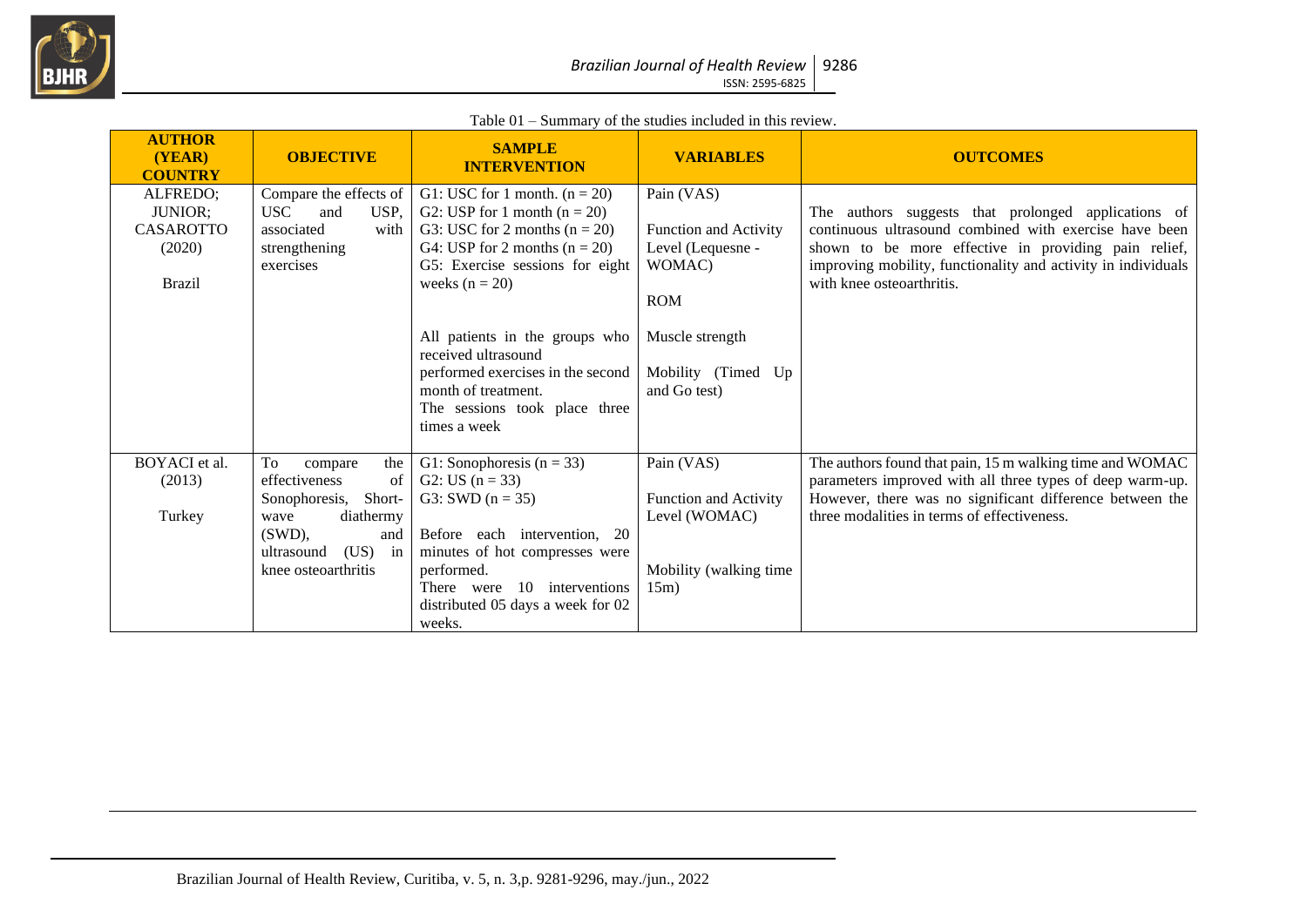

Table 01(continuation) – Summary of the studies included in this review.

| <b>AUTHOR (YEAR)</b><br><b>COUNTRY</b> | <b>OBJECTIVE</b>                                                  | <b>SAMPLE</b><br><b>INTERVENTION</b>                  | <b>VARIABLES</b>               | <b>OUTCOMES</b>                                                                                                                                                                                                                                                                    |
|----------------------------------------|-------------------------------------------------------------------|-------------------------------------------------------|--------------------------------|------------------------------------------------------------------------------------------------------------------------------------------------------------------------------------------------------------------------------------------------------------------------------------|
| DEVRIMSEL;<br>METIN;<br>SERDAROGLU     | determine<br>To<br>the<br>effects of TUS<br>and<br>neuromuscular  | $G1 = NMES + hot compress +$<br>exercises. $(n = 30)$ | Pain (VAS)<br>Function (WOMAC) | The 2 groups showed significant improvement in all outcome<br>measures before and after treatment                                                                                                                                                                                  |
| BEYAZAL (2014)                         | electrical stimulation<br>(NMES) on muscle<br>architecture<br>and | $G2 = UST + hot compress +$<br>exercises ( $n = 29$ ) | Mobility (15m walk<br>test)    | There was a significant improvement in pain, stiffness score<br>and WOMAC physical function for the G2 group compared<br>to the G1 group.                                                                                                                                          |
| Turkey<br>osteoarthritis.              | functional capacity in<br>patients with knee                      |                                                       | Muscular architecture          | The NMES group exhibited more increases in the values of<br>muscle thickness and fascicle length when compared to the                                                                                                                                                              |
|                                        |                                                                   | 5x week for 03 weeks                                  |                                | ultrasound therapy group.<br>They observed that ultrasound therapy seems to be an<br>effective treatment in reducing pain and improving<br>functional capacity and that the application of NMES has<br>more effects on muscle architecture.                                        |
| YILDIZ et al                           | Investigate<br>the                                                | G1: USC $(n = 30)$                                    | Pain (VAS)                     | The increase in knee ROM was similar in both ultrasound                                                                                                                                                                                                                            |
| (2015)                                 | effectiveness of UST<br>primary<br>knee<br>in<br>osteoarthritis.  | G2: USP $(n = 30)$                                    | <b>ROM</b>                     | groups, while the change in the placebo group was not<br>statistically significant.                                                                                                                                                                                                |
| Turkey                                 |                                                                   | G3: US Placebo $(n = 30)$                             | Function (Lequesne)            | EVA scores and Lequesne scores from the placebo group in<br>the second month were significantly higher than the scores                                                                                                                                                             |
|                                        |                                                                   | All patients received an exercise<br>program at home  | Quality of life                | from both ultrasound groups.                                                                                                                                                                                                                                                       |
|                                        |                                                                   |                                                       |                                | Significant improvement in terms of pain, function and<br>quality of life scales were seen in both ultrasound groups<br>compared to the placebo group. No statistically significant<br>difference was found in terms of effectiveness between<br>continuous and pulsed ultrasound. |
|                                        |                                                                   |                                                       |                                |                                                                                                                                                                                                                                                                                    |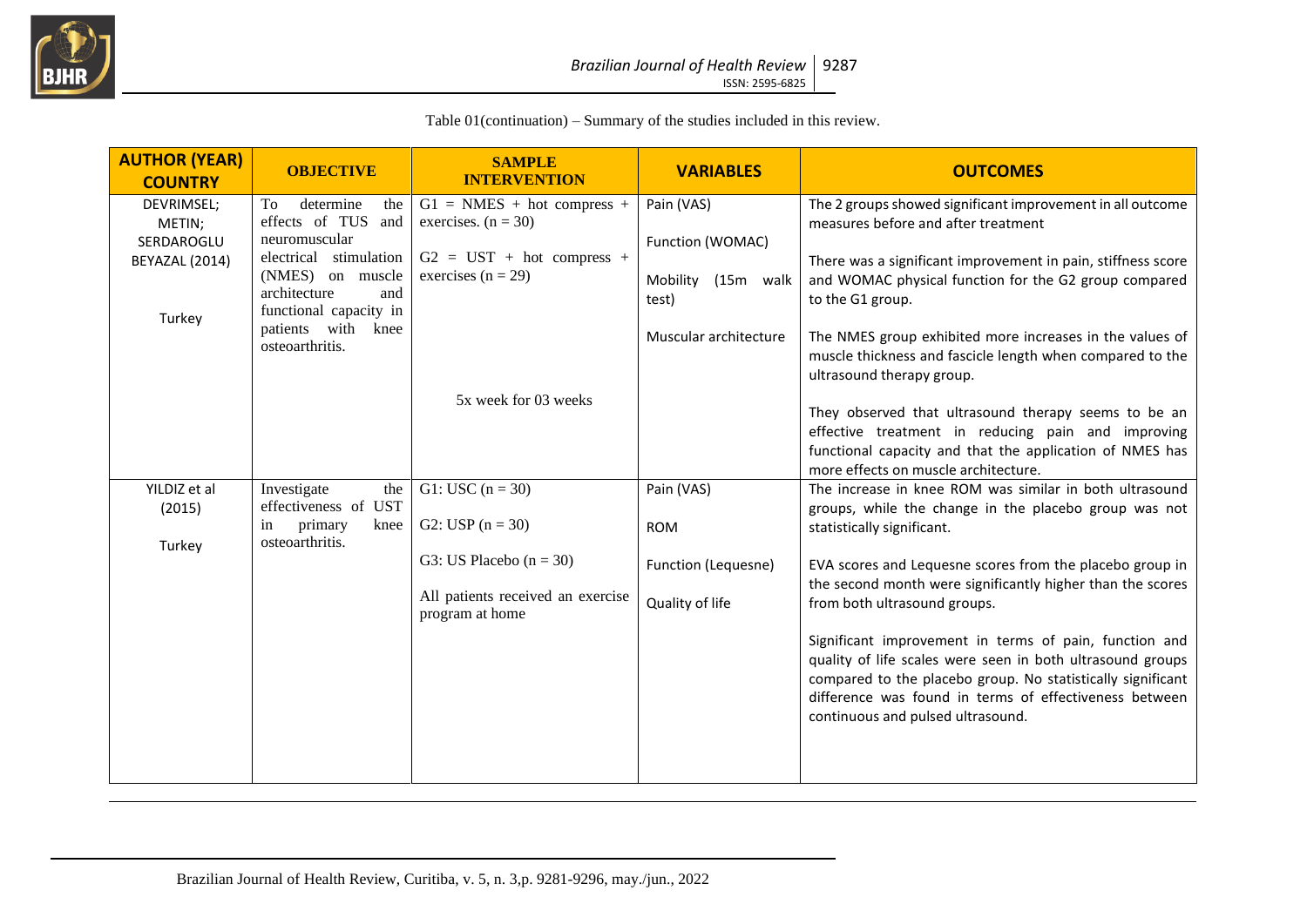

Table 01(continuation) – Summary of the studies included in this review.

| <b>AUTHOR (YEAR)</b><br><b>COUNTRY</b>                | <b>OBJECTIVE</b>                                                                                                                              | <b>SAMPLE</b><br><b>INTERVENTION</b>                                                                                       | <b>VARIABLES</b>                      | <b>OUTCOMES</b>                                                                                                                                                                                                                                                                                                       |
|-------------------------------------------------------|-----------------------------------------------------------------------------------------------------------------------------------------------|----------------------------------------------------------------------------------------------------------------------------|---------------------------------------|-----------------------------------------------------------------------------------------------------------------------------------------------------------------------------------------------------------------------------------------------------------------------------------------------------------------------|
| LUKSURAPAN;<br><b>BOONHONG,</b><br>(2013)<br>Thailand | To compare the effects<br>of sonophoresis with<br>piroxicam and UST in<br>patients with mild to<br>moderate degree of<br>symptomatic knee OA. | G1: Phonophoresis $(n = 23)$<br>G2: UST $(n = 23)$                                                                         | Pain(VAS)<br>Function (WOMAC)         | Function (WOMAC) The EVA and WOMAC scores improved<br>significantly after treatment in both groups. The G1 group<br>tended to show more significant effects than the G2 group,<br>both in reducing the EVA score and improving the WOMAC<br>score, although it didn't reach the level of statistical<br>significance. |
| MASCARIN, et al.<br>(2012)<br><b>Brasil</b>           | Investigate the effects<br>kinesiotherapy,<br>οf<br>electrotherapy<br>and<br><b>UST</b><br>functional<br>on<br>capacity                       | G1: Kinesiotherapy ( $n = 16$ )<br>Electrostimulation<br>$G2$ :<br>with<br><b>TENS</b><br>$(n = 12)$<br>G3: UST $(n = 10)$ | Pain (VAS)<br>ADM<br>Function (WOMAC) | Groups G1 and G3 showed significantly longer 6-minute walk<br>test distances compared to their respective pre-intervention<br>values. All treatments were effective in reducing pain and<br>improving the WOMAC index, with no statistically significant<br>difference between them.                                  |
|                                                       |                                                                                                                                               |                                                                                                                            | Mobility<br>(6-minute)<br>walk test)  |                                                                                                                                                                                                                                                                                                                       |

LABEL:

UST: Ultrasound Therapy USC: Continuos Ultrassound USP: Pulsed Ultrasound VAS: Visual Analogic Scale W/cm<sup>2</sup> : Watts per square centimeter WOMAC: *Western Ontario e o McMaster Universities Osteoarthritis*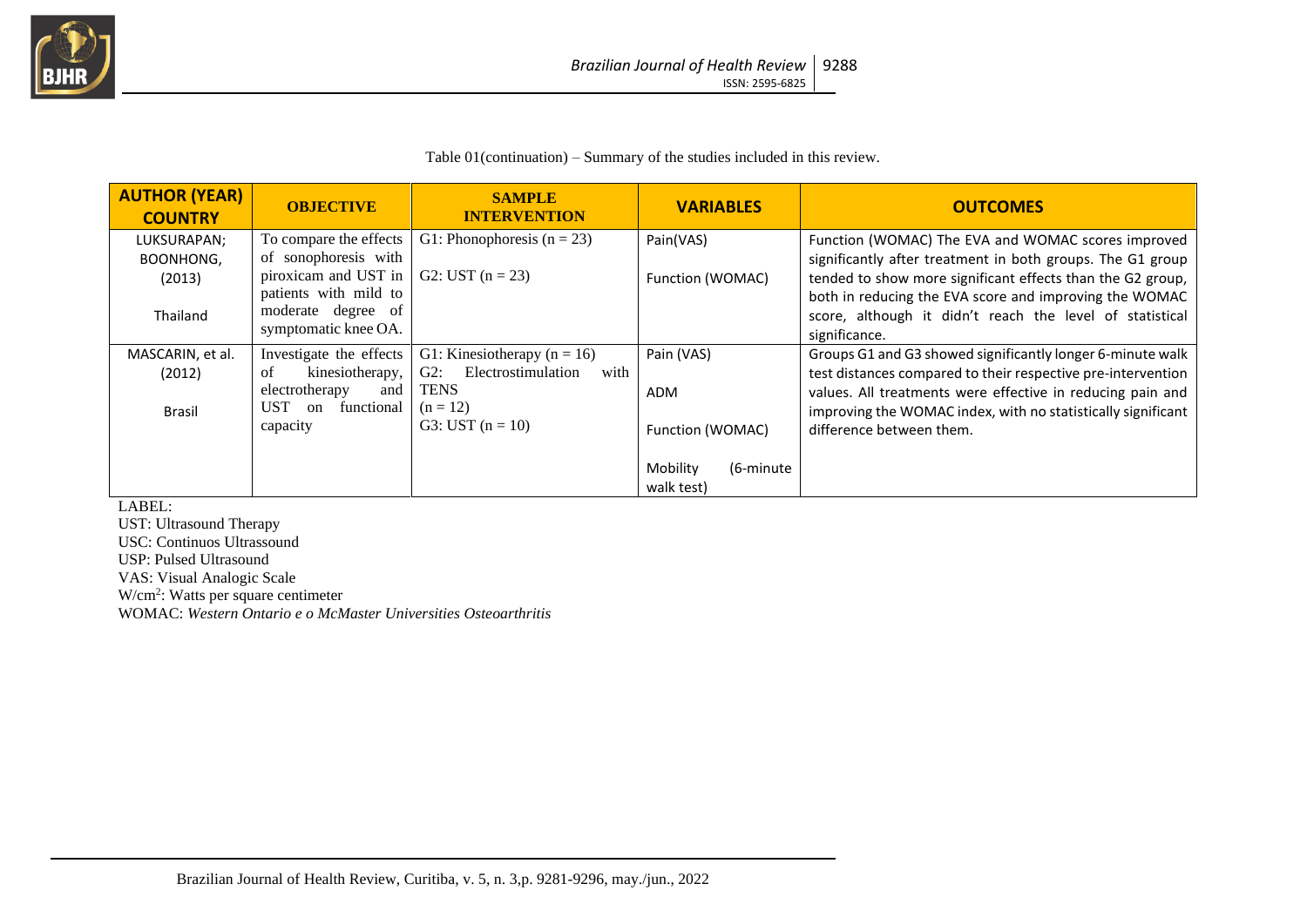

Figure 02 - main findings regarding combined therapies with ust in the treatment of knee osteoarthritis. legend: nsaids (non-steroidal anti-inflammatories), llt (low level lasertherapy).



### **4 DISCUSSION**

Osteoarthritis treatment aims to reduce joint pain and stiffness, preserve and improve joint mobility, reduce limitations, increase quality of life and educate patients about their condition.

In order to avoid or minimize undesirable gastrointestinal and cardiac side effects generated by pharmacological agents, the use of physical modalities is used as a therapeutic option.

In 2010, the Osteoarthritis Research Society International recommended that optimal management of OA requires a combination of pharmacological agents and nonpharmacological modalities, including physical therapy, but does not specifically mention therapeutic ultrasound as an adjunct treatment (23).

In this review and also in the older literature, it is noticed that several authors have researched the efficacy of therapeutic US and it is still inconclusive on the effects on knee OA  $(24-26)$ .

Welch et al  $(27)$  conducted a clinical trial in which they compared therapeutic US with placebo and they concluded that therapeutic US appears to have no benefit over placebo or short wave diathermy for patients with knee OA. In an updated review by Rutjes et al. (5) their results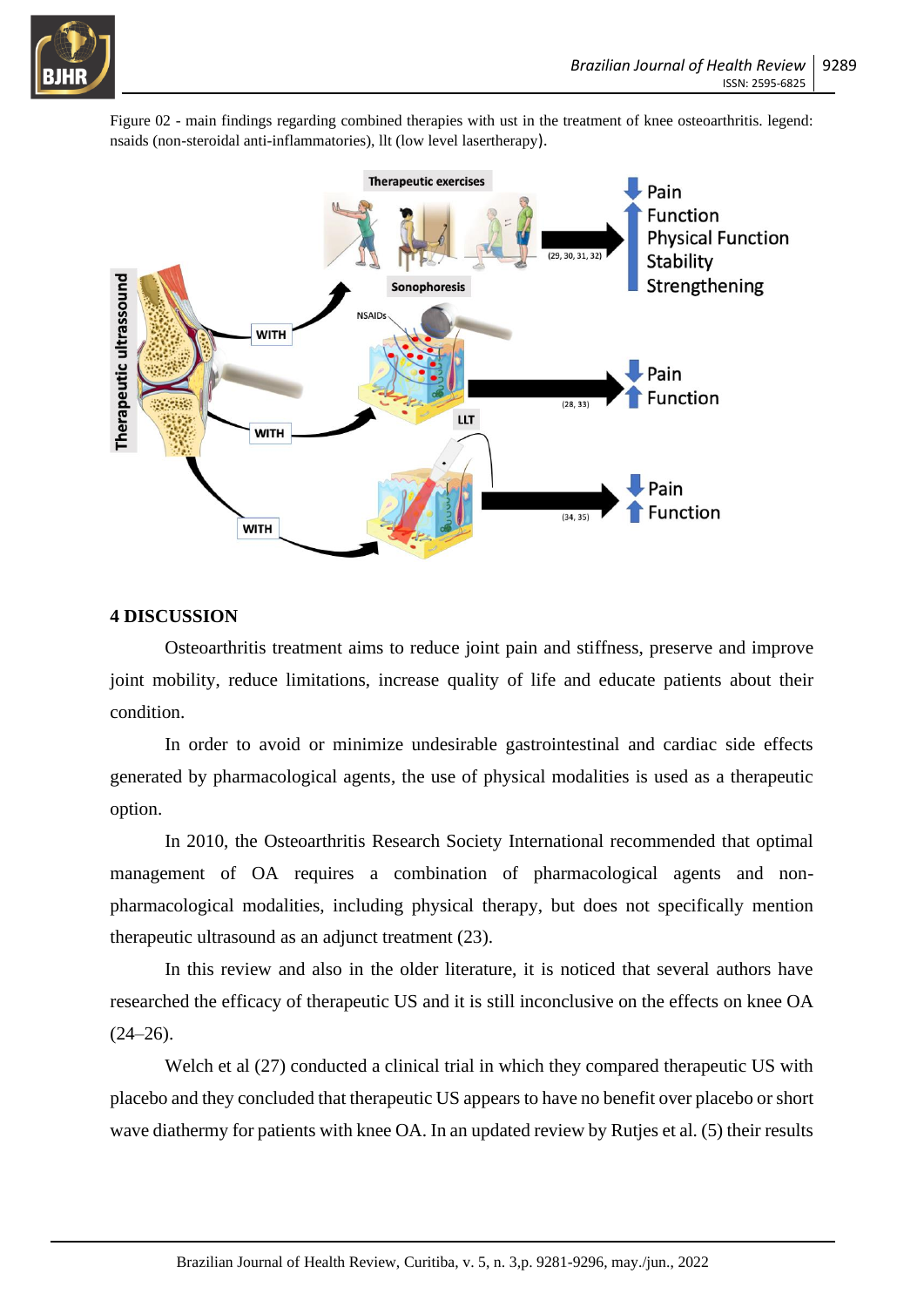

suggested that therapeutic US may be beneficial for patients with knee OA and that it is also reported by Boyaci (28) (Table1).

After searching the databases, we identified potential articles, then screened, elected and included 06 recent studies. It was possible to verify that the publications are quite heterogeneous as to the characteristics of the ultrasonic device, the population, the stage of OA, the form of therapeutic application of the US and low methodological quality of the included trials, which leads us to limited conclusions about the therapeutic action of the US in osteoarthritis.

The main results found in table 01 by Ulus et al (29), Devrimsel; Metin; Serdaroglu-Beyazal (30), Yildiz et al (31) and Alfredo; Junior; Casarotto (32) reported that ultrasonic therapy should be applied frequently in patients with knee osteoarthritis in conjunction with exercise programs aimed at relieving pain, improving physical function, stability, strengthening and general cardiovascular fitness (Figure 02).

Good results were reported in the publications by Boyaci et al (28) and Luksurapan and Boonhong et al (33) when they used the US as a sonophoresis technique or compared it with the UST. The use of topical non-steroidal anti-inflammatory drugs (NSAIDs) is a therapeutic option in patients with symptomatic knee OA who are at a high risk of adverse events from oral NSAIDs (Figure 02). The skin is a perfect barrier to the administration of transcutaneous drugs. The use of US as a facilitator in the penetration of drugs as proposed in sonophoresis has been an increasing option for those professionals who treat musculoskeletal pain.

Despite the frequent use of sonophoresis by physical therapists, the lack of good scientific evidence permeates doubts regarding the effectiveness of the treatment, especially in knee OA. The results presented by Boyaci et al (28) and Luksurapan and Boonhong et al (33) (Table 01) suggest that sonophoresis is slightly more effective than UST for reducing pain and improving function in patients with symptomatic knee OA (Figure 02).

Throughout the preparation of this review, we found publications that associated UST with Low Power Laser (LPL). The use of LBP in combination or not with UST are generally safe, non-ionizing radiation (in the case of Laser) ideal for use in daily clinical practice with cost-benefit, portability and adherence to treatment by the patient.

In the study presented by Raymundo et al (34) and Paolillo et al (35) report that LPL together with therapeutic US reduces pain and increases functional autonomy in individuals with knee OA, this can be justified because LPL has the capacity to promote an increase in beta-endorphin (36) while therapeutic US has antinociceptive effects (37,38).

Individuals with OA often have muscle weakness in the lower limbs that are associated and worsen with physical inactivity, more severe joint degeneration, greater pain and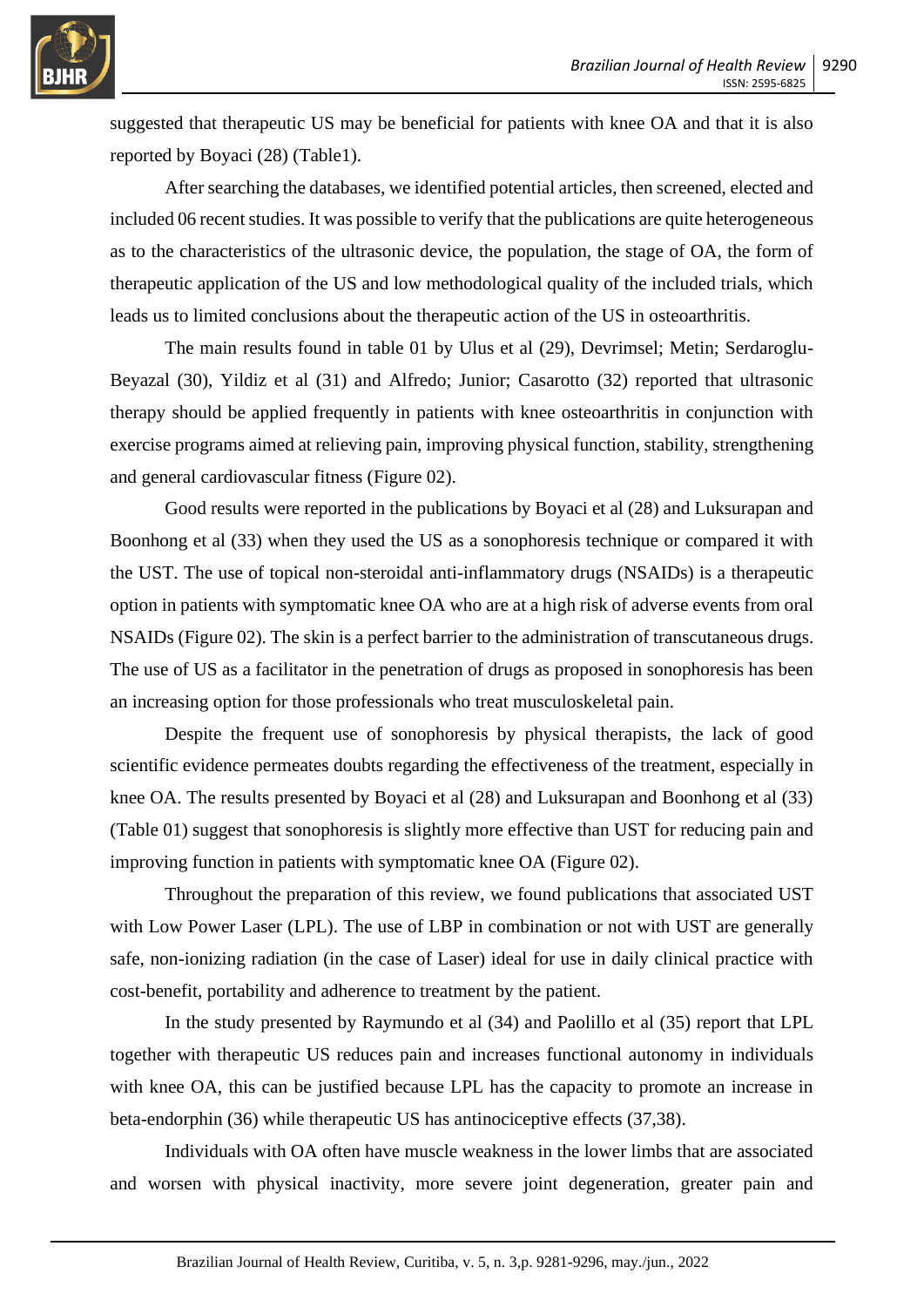

symptomatic disease progression (39). The low mobility of the limb leads to the production of a continuous reflex inhibition known as arthrogenic muscle inhibition and consequent reduction in stimulation of the muscle efferent motor neuron. According to Devrimsel, Metin, Serdaroglu-Beyazal (30) ultrasound therapy can promote a reverse effect on the inhibition of the arthrogenic muscle and the excitability of the motoneuron pool could be facilitated and, in addition, when using electrical stimulation, it could contribute increased muscle strength, changes in system structure and fib composition muscle and capillary. Causes muscle atrophy to improve due to prolonged immobilization.

Zhang et al (40) corroborating Yildz et al (31) demonstrated that therapeutic US is an effective treatment to reduce pain and improve physical function in patients with knee osteoarthritis. However, Cakir et al (41) reported that the US did not provide additional benefit in improving pain and functions beyond physical training. (Table 01)

We believe that patients with chronic inflammatory conditions and absence of joint edema, continuous ultrasound showed slightly superior results compared to pulsed US (33,38,42) corroborating the findings of Draper et al (43) and Tascioglu et al (26).

#### **5 FINAL CONSIDERATIONS**

Most of the assessments included in this review differ. Pulsed ultrasound can lead to a small decrease in pain and an improvement in functionality in osteoarthritis, but the certainty of the evidence is still low.

We can infer that pulsed ultrasound is a widely used therapy, but with limited results, which implies a significant amount of time to attend the necessary sessions, so the balance between costs and benefits is not favorable.

Although the effect observed on pain is statistically significant in most of the selected articles, the magnitude of the effect was quite divergent. The functionality indexes analyzed by the authors (Lequesne and WOMAC, mainly) showed good results in the vast majority of the analyzed papers.

The results of this work provide us with more evidence that patients with knee OA can obtain significant benefits by associating US with other procedures such as kinesiotherapy (exercises), short wave diathermy, neuromuscular electrostimulation or even LBP.

In terms of safety, the adverse effects were not described in any of the studies included in this review, therefore, we can consider the US as a safe resource with good adherence by professionals and patients. New reviews, especially if they can obtain additional information from existing studies, need to be carried out and can provide more reliable results.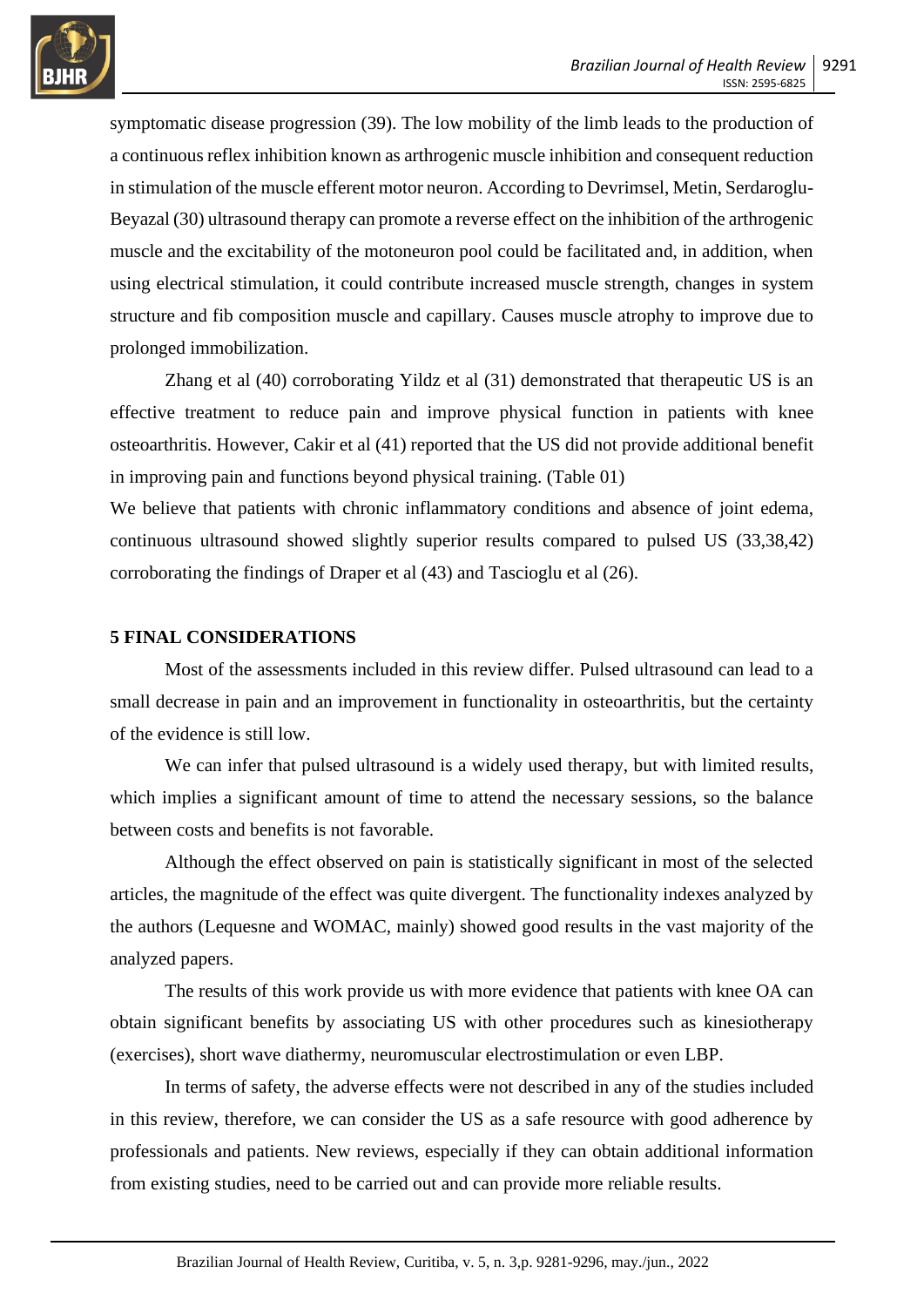

#### **REFERENCES**

1. Neogi T. The epidemiology and impact of pain in osteoarthritis. Osteoarthr Cartil [Internet]. 2013;21(9):1145–53. Available at: http://dx.doi.org/10.1016/j.joca.2013.03.018

2. Kurtz S, Ong K, Lau E, Mowat F, Halpern M. Projections of Primary and Revision Hip and Knee Arthroplasty in the United States from 2005 to 2030. JBJS [Internet]. 2007;89(4). Available at:  $\alpha$ 

https://journals.lww.com/jbjsjournal/Fulltext/2007/04000/Projections\_of\_Primary\_and\_Revisi on\_Hip\_and\_Knee.12.aspx

3. Fingar KR, Stocks C, Weiss AJ, Steiner CA. Most Frequent Operating Room Procedures Performed in U.S. Hospitals, 2003–2012: Statistical Brief #186. In Rockville (MD); 2006.

4. Sayeed Z, El-Othmani MM, Anoushiravani AA, Chambers MC, Saleh KJ. Planning, Building, and Maintaining a Successful Musculoskeletal Service Line. Orthop Clin North Am. outubro de 2016;47(4):681–8.

5. Rutjes AW, Nüesch E, Sterchi R, Jüni P. Therapeutic ultrasound for osteoarthritis of the knee or hip. Cochrane database Syst Rev. janeiro de 2010;(1):CD003132.

6. Aglamiş B, Toraman NF, Yaman H. Change of quality of life due to exercise training in knee osteoarthritis: SF-36 and WOMAC. J Back Musculoskelet Rehabil. 2009;22(1):43- 45,46,47-48.

7. Williams N. Adapting exercise therapy to individual need in patients with osteoarthritis of the hip or knee. Phys Ther Rev. 1 de abril de 2013;18:151–2.

8. Allen KD, Arbeeva L, Callahan LF, Golightly YM, Goode AP, Heiderscheit BC, et al. Physical therapy vs internet-based exercise training for patients with knee osteoarthritis: results of a randomized controlled trial. Osteoarthr Cartil. março de 2018;26(3):383–96.

9. Van Ginckel A, Hall M, Dobson F, Calders P. Effects of long-term exercise therapy on knee joint structure in people with knee osteoarthritis: A systematic review and meta-analysis. Semin Arthritis Rheum. junho de 2019;48(6):941–9.

10. Carvalho NA de A, Bittar ST, Pinto FR de S, Ferreira M, Sitta RR. Manual for guided home exercises for osteoarthritis of the knee. Clinics [Internet]. 2010:65(8):775–80. Available at: http://www.scielo.br/scielo.php?script=sci\_arttext&pid=S1807- 59322010000800006&lng=en&nrm=iso&tlng=en

11. BELLOTI F. TRATAMENTO CLÍNICO DA OSTEOARTROSE: EVIDÊNCIAS ATUAIS. Rev Bras Ortop [Internet]. 2006;41(3):47–53. Available at: https://rbo.org.br/detalhes/33/pt-BR/tratamento-clinico-da-osteoartrose--evidencias-atuais

12. Rand SE, Goerlich C, Marchand K, Jablecki N. The physical therapy prescription. Am Fam Physician. dezembro de 2007;76(11):1661–6.

13. Ebadi S, Henschke N, Nakhostin Ansari N, Fallah E, van Tulder MW. Therapeutic ultrasound for chronic low-back pain. Cochrane database Syst Rev. março de 2014;(3):CD009169.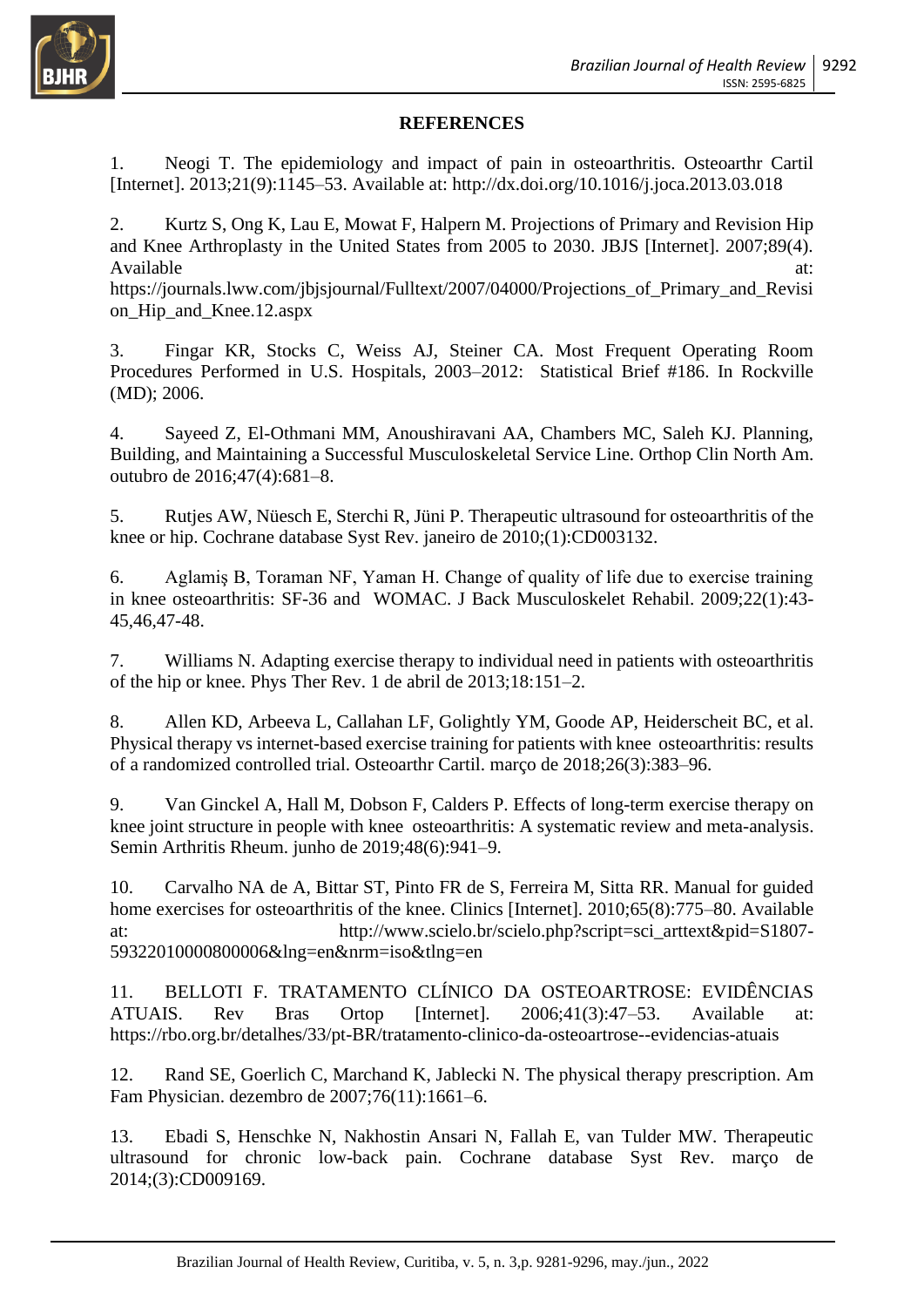

14. Speed CA. Therapeutic ultrasound in soft tissue lesions. Rheumatology (Oxford). dezembro de 2001;40(12):1331–6.

15. Olsson DC, Martins VMV, Pippi NL, Mazzanti A, Tognoli GK. Ultra-som terapêutico na cicatrização tecidual. Ciência Rural [Internet]. 2008;38(4):1199–207. Available at: http://www.scielo.br/scielo.php?script=sci\_arttext&pid=S0103- 84782008000400051&lng=pt&tlng=pt

16. Bertolini GRF, Silva TS da, Ciena AP, Artifon EL. Comparação do ultrassom pulsado e contínuo no reparo tendíneo de ratos. Fisioter e Pesqui [Internet]. 2012;19(3):242–7. Available at: http://www.scielo.br/scielo.php?script=sci\_arttext&pid=S1809-29502012000300009&lng=pt&tlng=pt

17. Ebadi S, Ansari NN, Henschke N, Naghdi S, van Tulder MW. The effect of continuous ultrasound on chronic low back pain: protocol of a randomized controlled trial. BMC Musculoskelet Disord. março de 2011;12:59.

18. Johnson ME, Mitragotri S, Patel A, Blankschtein D, Langer R. Synergistic Effects of Chemical Enhancers and Therapeutic Ultrasound on Transdermal Drug Delivery. J Pharm Sci [Internet]. 1996;85(7):670–9. Available at: https://www.sciencedirect.com/science/article/pii/S0022354915500968

19. Merino G, Kalia YN, Guy RH. Ultrasound‐Enhanced Transdermal Transport. J Pharm Sci [Internet]. 2003:92(6):1125–37. Available at: https://www.sciencedirect.com/science/article/pii/S0022354916312515

20. Chou R, Huffman LH. Nonpharmacologic therapies for acute and chronic low back pain: a review of the evidence for an American Pain Society/American College of Physicians clinical practice guideline. Ann Intern Med. outubro de 2007;147(7):492–504.

21. Altman R, Asch E, Bloch D, Bole G, Borenstein D, Brandt K, et al. Development of criteria for the classification and reporting of osteoarthritis. Classification of osteoarthritis of the knee. Diagnostic and Therapeutic Criteria Committee of the American Rheumatism Association. Arthritis Rheum. agosto de 1986;29(8):1039–49.

22. Pham T, van der Heijde D, Altman RD, Anderson JJ, Bellamy N, Hochberg M, et al. OMERACT-OARSI initiative: Osteoarthritis Research Society International set of responder criteria for osteoarthritis clinical trials revisited. Osteoarthr Cartil. maio de 2004;12(5):389–99.

23. Zhang W, Nuki G, Moskowitz RW, Abramson S, Altman RD, Arden NK, et al. OARSI recommendations for the management of hip and knee osteoarthritis: part III: Changes in evidence following systematic cumulative update of research published through January 2009. Osteoarthr Cartil. abril de 2010;18(4):476–99.

24. Cetin N, Aytar A, Atalay A, Akman MN. Comparing hot pack, short-wave diathermy, ultrasound, and TENS on isokinetic strength, pain, and functional status of women with osteoarthritic knees: a single-blind, randomized, controlled trial. Am J Phys Med Rehabil. junho de 2008;87(6):443–51.

25. Ozgönenel L, Aytekin E, Durmuşoglu G. A double-blind trial of clinical effects of therapeutic ultrasound in knee osteoarthritis. Ultrasound Med Biol. janeiro de 2009;35(1):44– 9.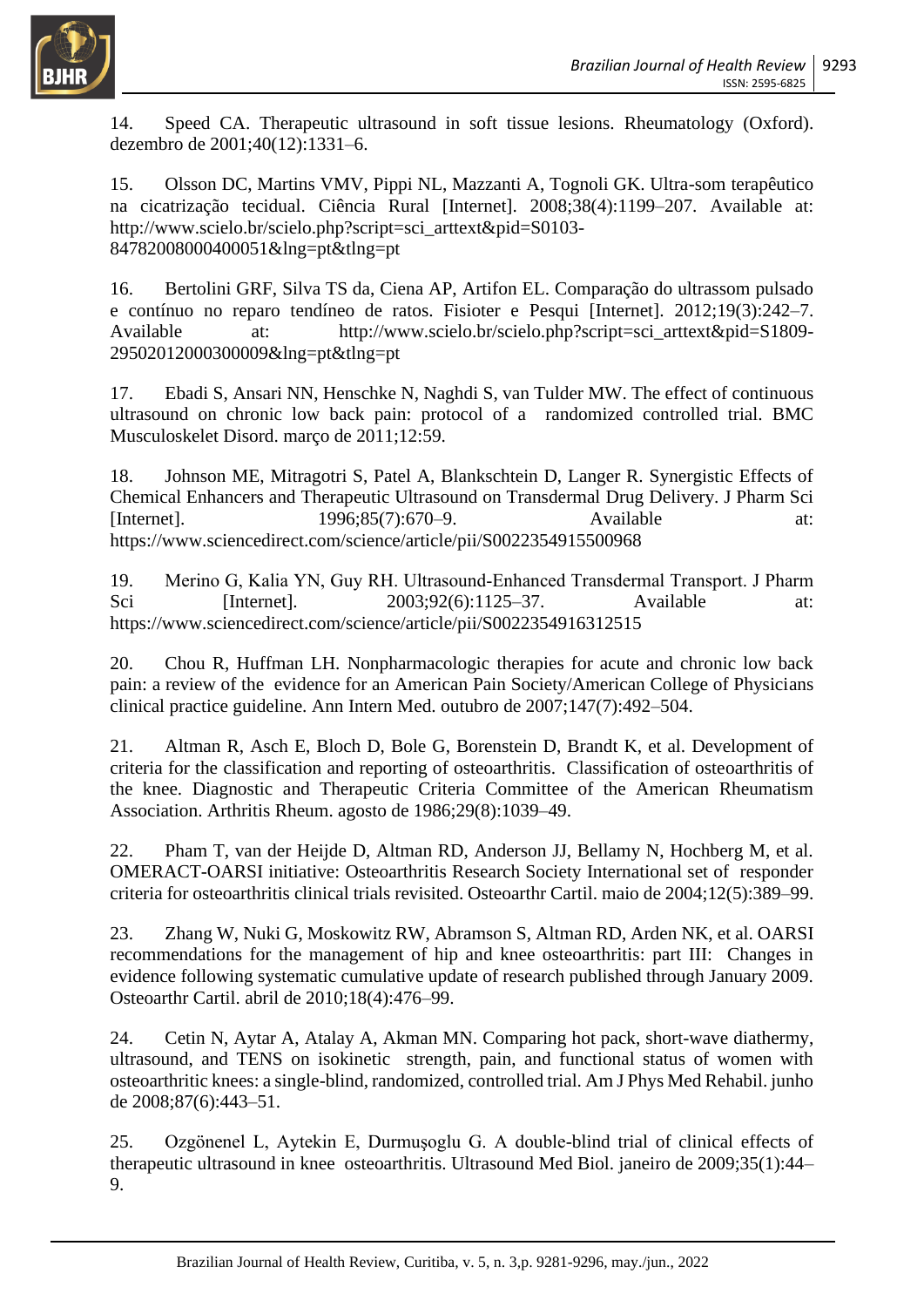

26. Tascioglu F, Kuzgun S, Armagan O, Ogutler G. Short-term effectiveness of ultrasound therapy in knee osteoarthritis. J Int Med Res. 2010;38(4):1233–42.

27. Welch V, Brosseau L, Peterson J, Shea B, Tugwell P, Wells G. Therapeutic ultrasound for osteoarthritis of the knee. Cochrane database Syst Rev. 2001;(3):CD003132.

28. Boyaci A, Tutoglu A, Boyaci N, Aridici R, Koca I. Comparison of the efficacy of ketoprofen phonophoresis, ultrasound, and short-wave diathermy in knee osteoarthritis. Rheumatol Int. 2013;33(11):2811–8.

29. Ulus Y, Tander B, Akyol Y, Durmus D, Buyukakincak O, Gul U, et al. Therapeutic ultrasound versus sham ultrasound for the management of patients with knee osteoarthritis: A randomized double-blind controlled clinical study. Int J Rheum Dis. 2012;15(2):197–206.

30. Devrimsel G, Metin Y, Serdaroglu Beyazal M. Short-term effects of neuromuscular electrical stimulation and ultrasound therapies on muscle architecture and functional capacity in knee osteoarthritis: a randomized study. Clin Rehabil. 2019;33(3):418–27.

31. Kapci Yildiz S, Ünlü Özkan F, Aktaş İ, Şilte AD, Yilmaz Kaysin M, Bilgin Badur N. The effectiveness of ultrasound treatment for the management of knee osteoarthritis: A randomized, placebo-controlled, double-blind study. Turkish J Med Sci. 2015;45(6):1187–91.

32. Alfredo PP, Junior WS, Casarotto RA. Efficacy of continuous and pulsed therapeutic ultrasound combined with exercises for knee osteoarthritis: a randomized controlled trial. Clin Rehabil. 2020;34(4):480–90.

33. Luksurapan W, Boonhong J. Effects of phonophoresis of piroxicam and ultrasound on symptomatic knee osteoarthritis. Arch Phys Med Rehabil [Internet]. 2013;94(2):250–5. Available at: http://dx.doi.org/10.1016/j.apmr.2012.09.025

34. Raymundo SF, Caldas Junior ACT, Maiworm A, Cader SA. Comparação de dois tratamentos fisioterapêuticos na redução da dor e aumento da autonomia funcional de idosos com gonartrose. Rev Bras Geriatr e Gerontol. 2014;17(1):129–40.

35. Paolillo FR, Paolillo AR, João JP, Frascá D, Duchêne M, João HA, et al. Ultrasound plus low-level laser therapy for knee osteoarthritis rehabilitation: a randomized, placebocontrolled trial. Rheumatol Int [Internet]. 2018;38(5):785–93. Available at: http://dx.doi.org/10.1007/s00296-018-4000-x

36. Hagiwara S, Iwasaka H, Okuda K, Noguchi T. GaAlAs (830 nm) low-level laser enhances peripheral endogenous opioid analgesia in rats. Lasers Surg Med. dezembro de 2007;39(10):797–802.

37. Moore JH, Gieck JH, Saliba EN, Perrin DH, Ball DW, McCue FC. The biophysical effects of ultrasound on median nerve distal latencies. Electromyogr Clin Neurophysiol. 2000;40(3):169–80.

38. Guo H, Luo Q, Zhang J, Lin H, Xia L, He C. Comparing different physical factors on serum TNF-α levels, chondrocyte apoptosis, caspase-3 and caspase-8 expression in osteoarthritis of the knee in rabbits. Jt bone spine. dezembro de 2011;78(6):604–10.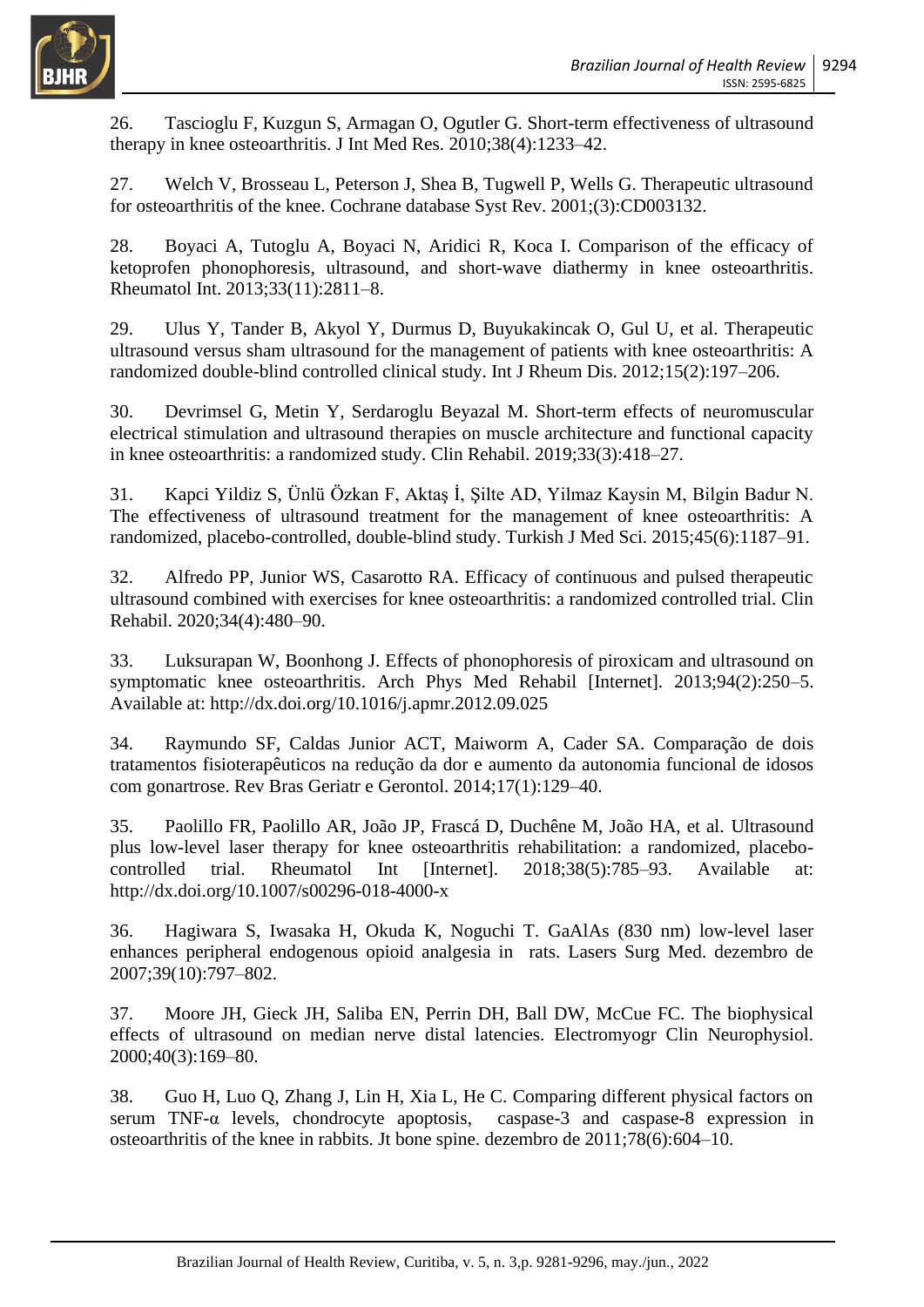

39. de Zwart AH, Dekker J, Lems W, Roorda LD, van der Esch M, van der Leeden M. Factors associated with upper leg muscle strength in knee osteoarthritis: A scoping review. J Rehabil Med. fevereiro de 2018;50(2):140–50.

40. Zhang C, Xie Y, Luo X, Ji Q, Lu C, He C, et al. Effects of therapeutic ultrasound on pain, physical functions and safety outcomes in patients with knee osteoarthritis: A systematic review and meta-analysis. Clin Rehabil. 2016;30(10):960–71.

41. Cakir S, Hepguler S, Ozturk C, Korkmaz M, Isleten B, Atamaz FC. Efficacy of therapeutic ultrasound for the management of knee osteoarthritis: A randomized, controlled, and double-blind study. Am J Phys Med Rehabil. 2014;93(5):405–12.

42. Mascarin NC, Vancini RL, Andrade MDS, Magalhães EDP, De Lira CAB, Coimbra IB. Effects of kinesiotherapy, ultrasound and electrotherapy in management of bilateral knee osteoarthritis: Prospective clinical trial. BMC Musculoskelet Disord. 2012;13.

43. Draper DO, Klyve D, Ortiz R, Best TM. Effect of low-intensity long-duration ultrasound on the symptomatic relief of knee osteoarthritis: A randomized, placebo-controlled double-blind study. J Orthop Surg Res. 2018;13(1):1–9.